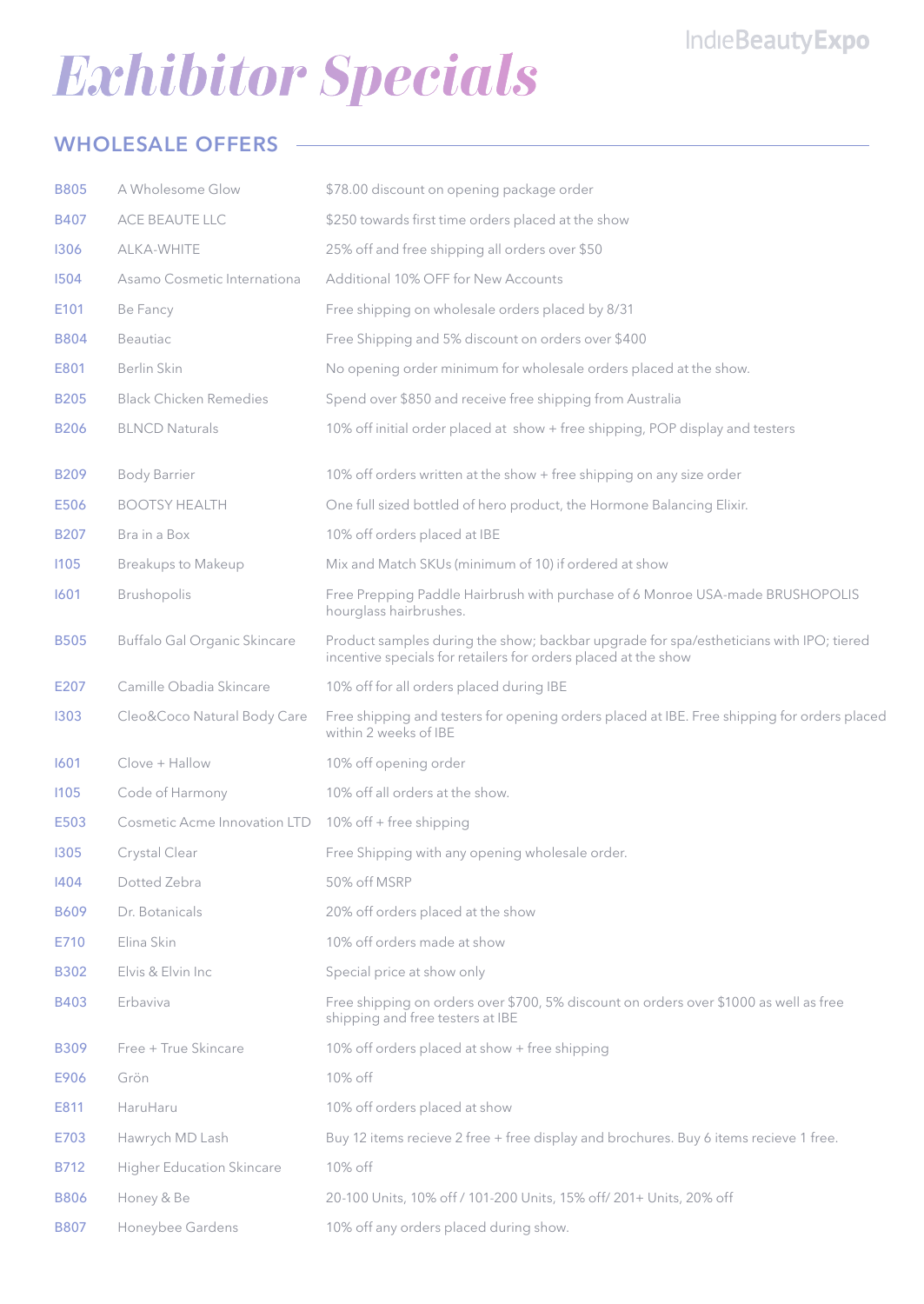# *Exhibitor Specials*

#### wholesale offers

| 1605             | Humble Brands, Inc         | 20% Off                                                                                                                                                             |
|------------------|----------------------------|---------------------------------------------------------------------------------------------------------------------------------------------------------------------|
| <b>B702</b>      | Hush + Hush                | one free case of product with an opening order                                                                                                                      |
| E408             | <b>I AM FRAGRANCE</b>      | Package incentive with opening orders.                                                                                                                              |
| E201             | <b>ILSA FRAGRANCES</b>     | Special offer on Start Here Kit for \$400 (value of \$450), Free shipping on first<br>order, complimentary 50ml tester fragrance for orders over \$1k               |
| E404             | IME NATURAL PERFUME        | Start up offer includes over \$200 worth of free goods + free shipping                                                                                              |
| 1104             | InstaNatural               | 20% off                                                                                                                                                             |
| E <sub>107</sub> | Kegelbell                  | \$64.99 per unit, which is 50% off MSRP.                                                                                                                            |
| 1601             | Kèrluxe                    | 20% off wholesale with any opening order                                                                                                                            |
| 1404             | KIATA                      | 50% off MSRP                                                                                                                                                        |
| E806             | Kierin NYC                 | MOQ for opening order 4 pieces instead of 8. Complementary tester for orders over 4<br>pieces + free domestic USA shipping for opening orders over \$900            |
| E508             | Kosette                    | 10% off orders placed at show                                                                                                                                       |
| 1602             | Kusshi                     | Free shipping on any order received during show                                                                                                                     |
| 1612             | LA LA LEAF                 | 45% off MSRP per case + 1 free case with every order of 5 or more cases. FIFO. No<br>caps while supplies last                                                       |
| E308             | Lace Luxury Haircare       | 20% off of the wholesale price                                                                                                                                      |
| 1601             | LaFlore Probiotic Skincare | 10% off all opening orders                                                                                                                                          |
| <b>B506</b>      | <b>LASHES IN A BOX</b>     | Free shipping on opening orders placed at the show                                                                                                                  |
| 1603             | Leaf People Skin Care      | 10% off for new retail locations bringing in a minimum of 6 different products, 6 items each                                                                        |
| E902             | <b>LIPSTUK</b>             | \$7.50 show special: \$6.00 negotiable                                                                                                                              |
| E603             | Little Butterfly London    | 10% discount on first order + free retail tester set, travel size, GWP, and free<br>sachet testers, flyers, gift-bags                                               |
| 1201             | Little Moon Essentials     | free shipping on opening order of \$250+ *only applies to US orders                                                                                                 |
| 1601             | Mineral Air                | Free shipping on orders placed at show + 10% off on opening packages + complimentary<br>display                                                                     |
| 1304             | My Magic Mud               | 20% off Q3 New Skin Care Line                                                                                                                                       |
| E702             | Otaci                      | Excellent Tier pricing, MOQ 1 Palette & Private label opportunities                                                                                                 |
| E504             | Othús Perfumery            | Free shipping on all orders placed at the show                                                                                                                      |
| E709             | Pursonic Pursonic          | AO3 PEP 3 PACK OF 10 10ML Pure Essential oils Regular Price \$5 Show Special \$3.59<br>Pursonic CBD03 3 pack CBD Essential Oils Regular Price \$15 Show Special \$8 |
| E701             | Quim                       | Free shipping on all orders placed at show                                                                                                                          |
| E602             | <b>REIMAGE Beauty</b>      | 10% OFF (up to \$500 OFF) all orders placed at show                                                                                                                 |
| E608             | <b>Rising Springs</b>      | 20% O.I.                                                                                                                                                            |
| E804A            | Rockstar RollOn            | Orders placed at show receive free custom retail display complete with promotional items<br>and full size product tester.                                           |
| <b>B311</b>      | Satya + Sage               | no order minimum                                                                                                                                                    |
| B412             | Scotch Porter              | 15% off wholesale orders + create your own free 1oz body lotion or wash at our "Body<br>Care" Mixology Bar                                                          |
| <b>B202</b>      | Smooth & Strong            | Free shipping                                                                                                                                                       |